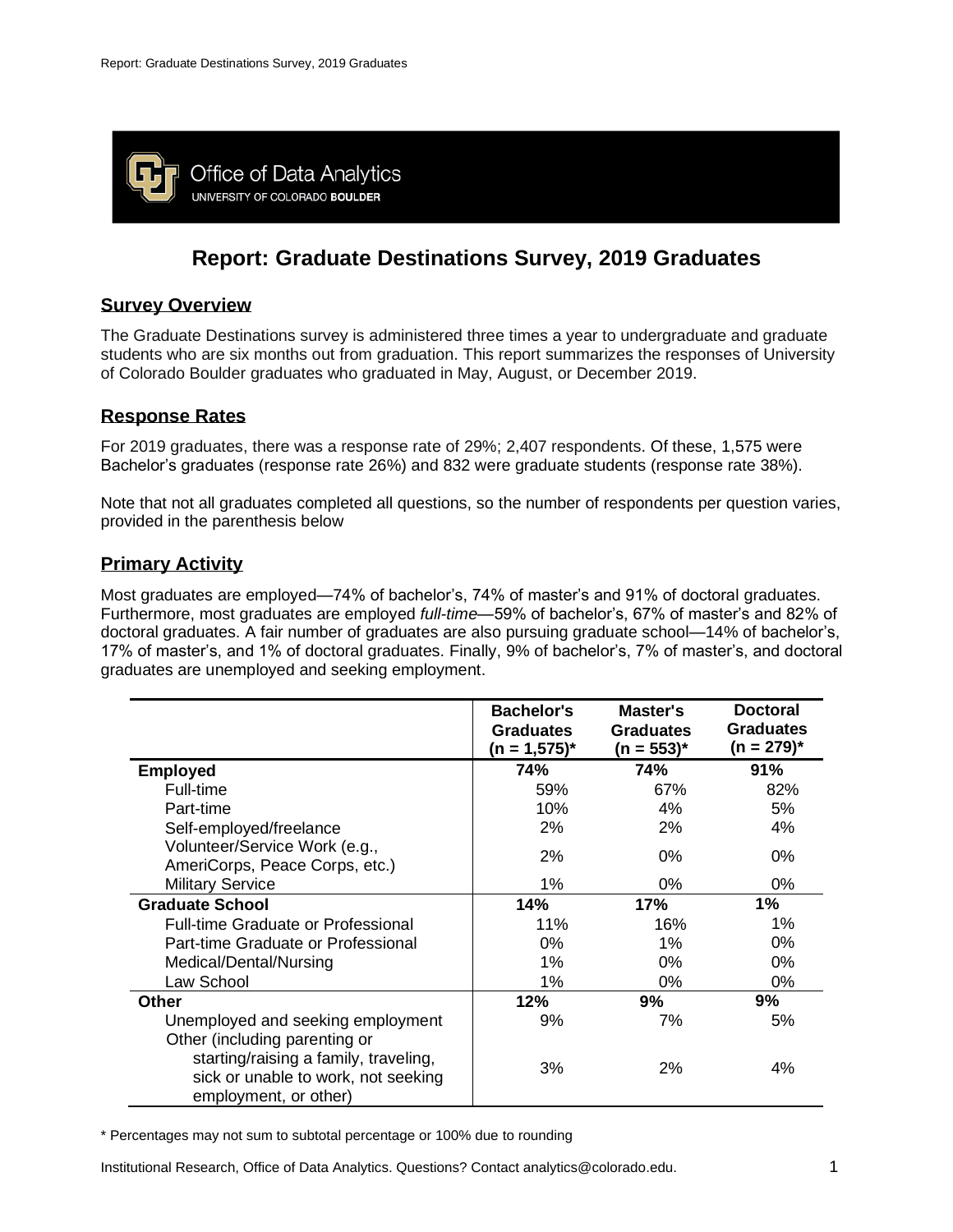# **Employed Graduates**

### **Job satisfaction (n = 1,821)**

**83%** of employed respondents report being extremely satisfied, very satisfied, or satisfied with their jobs:

- 24% are extremely satisfied
- 33% are very satisfied
- 26% are satisfied
- 13% are somewhat satisfied
- 4% are not at all satisfied

#### **Necessity of degree (n = 1,829)**\*

Among employed respondents, **76%** report that their degree was required or gave an advantage in current position:

- 46% reported the degree was required/expected by employer
- 30% said they could have possibly gotten the position without the degree, but the degree gave them an advantage
- 22% felt they could have gotten their current position without a degree
- 3% were unsure

#### **Program/Major skills (n = 1,823)**\*

**91%** of employed respondents report that their program/major(s) taught them the skills they are using in their current position to some degree:

- 20% said the skills were taught "extremely well"
- 40% said "fairly well"
- 30% said "somewhat well"
- 9% said "not well at all"

### **Relation of job to major (n =**  $1,831$ **)<sup>\*</sup>**

**79%** of employed respondents report that their position was completely, considerably, or somewhat related to their major:

- 35% said "Completely related to major'
- 27% said "Considerable relation to major'"
- 18% said "Some relation to major"
- 10% said "Little relation to major"
- 11% said "Not related to major"

### **Top employers for 2019 Graduates (n = 1,802)**

Five or more 2019 graduates work at the following organizations:

- 1. University of Colorado Boulder
- 2. University of Colorado (unspecified)
- 3. Lockheed Martin
- 4. University of Colorado Anschutz
- 5. National Renewable Energy Laboratory
- 6. Self-Employed
- 7. Deloitte
- 8. Ball Aerospace
- 9. Gusto
- 10. Zayo Group
- 11. NASA
- 12. KPMG
- 13. Amazon
- 14. ScribeAmerica
- 15. US Navy
- 16. Medtronic
- 17. Raytheon
- 18. Qualcomm
- 19. Charles Schwab
- 20. Northrop Grumman
- 21. National Center for Atmospheric Research
- 22. Boulder Community Hospital
- 23. Boeing

\* Percentages may not sum to subtotal percentage or 100% due to rounding